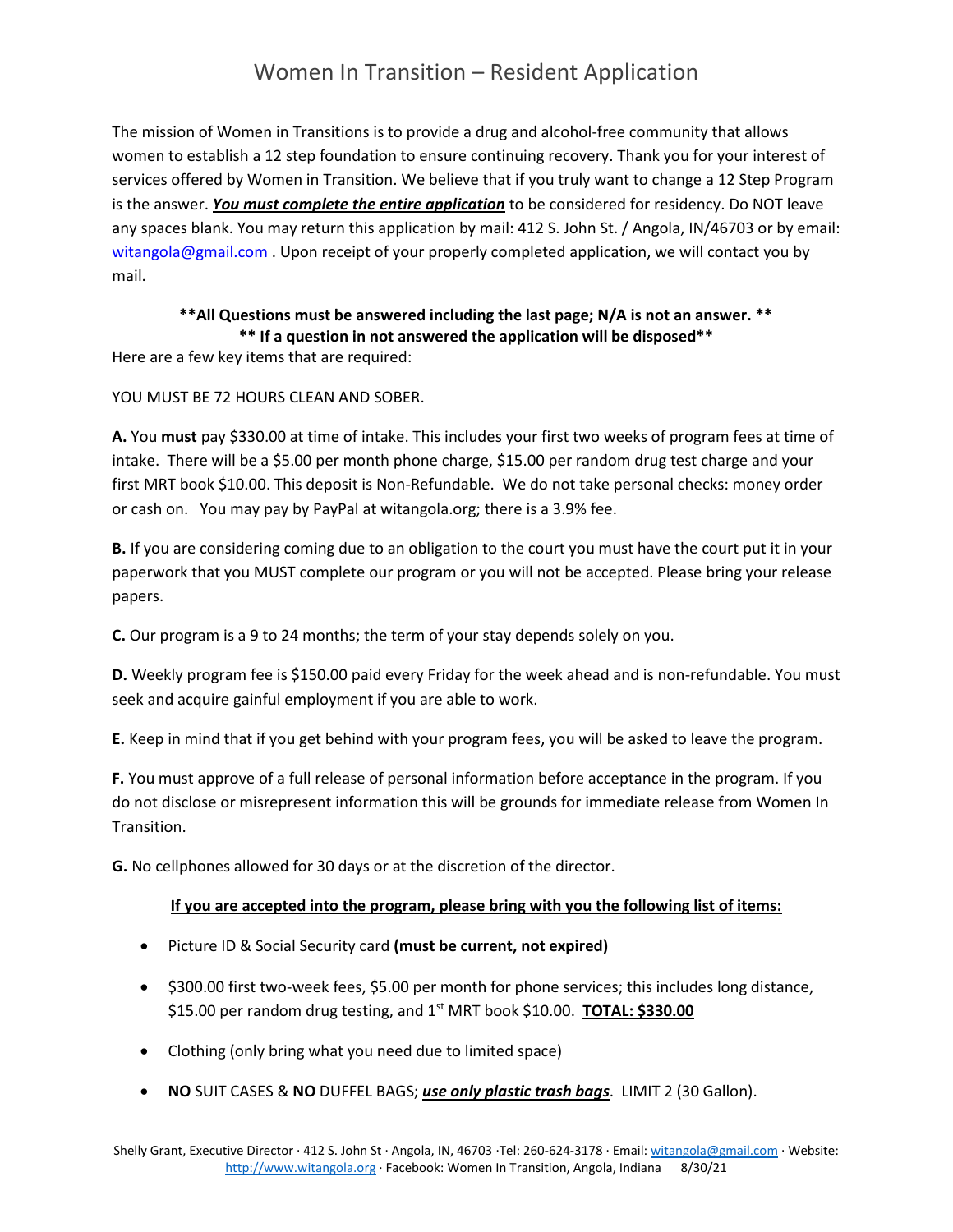- **Note:** *If you are coming by Grey Hound, you will need to have your belongings in a duffle bag, backpack or purchase a cardboard box from the station. They do not allow plastic bags in the storage area under the bus.*
- Paddle lock with 2 keys or a combination lock for locker
- Personal hygiene products
- HE Laundry liquid soap and fabric softener (dryer sheets only, NO liquid fabric softener)
- Money for the washer and dryer (machines cost a dollar a load)
- Alarm Clock
- All prescribed medicines in assigned bottles. If your medications are not in the right container or expired; they will be disposed of.
- Any snacks or pop you may want, we ONLY supply groceries. NO ENERGY DRINKS
- No drink bottles of any type, must be cans.
- You may bring photos and radio
- We do supply linens and a pillow for twin sized beds, but if you want you may bring yours from home. Twin size only. If you bring your own, they must have your name on the items
- Bath towel and wash cloth

**Note:** All belongings brought into the house will be searched. All laundry will go into a HOT dryer cycle of 30 minutes before they are allowed into the main living area of the house. All medicines (Including over the counter) will be kept in the office and only staff will be able to dispense them.

\*\*We do **NOT** allow outdated prescribed medicines and **NEVER** any narcotics. It is your responsibility to contact your doctor and make changes if needed. We also encourage you to contact Social Security (if applicable) to let them know of any changes.

We do **NOT** accept persons on Suboxone or Methadone treatment. We do accept Vivitrol treatment.

Once you arrive at WIT you will be on a 30-day Orientation Phase. We give you this time to adjust to our home, and get ready for what lies ahead. We allow your family and friends to visit Monday thru Sunday as long as the Director approves it either verbally or in writing. We reserve the right to ask your family and friends to leave if we know they have any warrants or appear under the influence.

You are required to attend 7 meetings a week, attend and complete house meetings, classes, obtain a sponsor, work the steps and respect all house rules. All of the other requirements will be discussed upon arrival.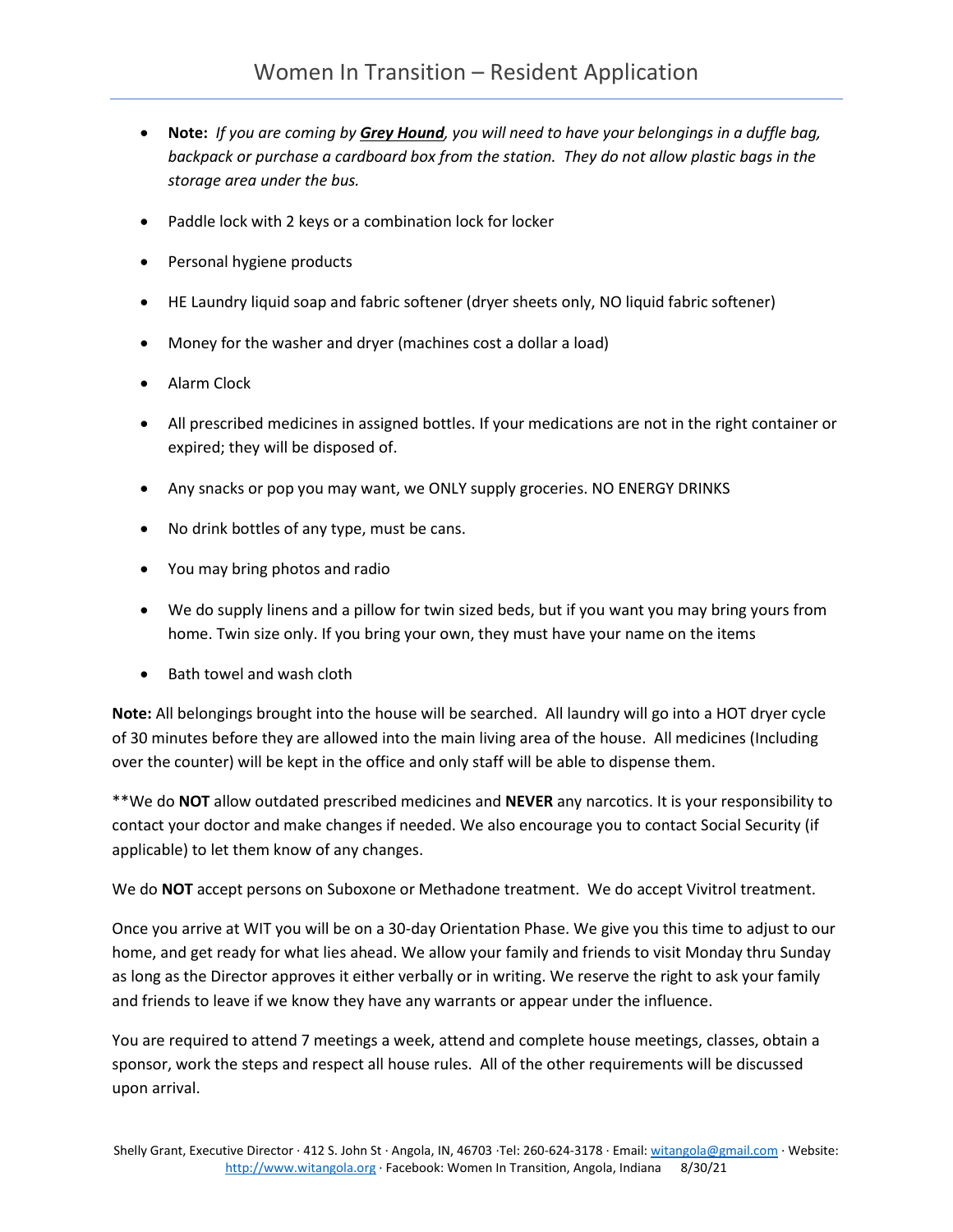|                                                                                                                                            | <u>** If a question in not answered the application will be disposed **</u> |  |
|--------------------------------------------------------------------------------------------------------------------------------------------|-----------------------------------------------------------------------------|--|
| Today's Date___________________                                                                                                            |                                                                             |  |
|                                                                                                                                            |                                                                             |  |
|                                                                                                                                            |                                                                             |  |
|                                                                                                                                            |                                                                             |  |
|                                                                                                                                            |                                                                             |  |
|                                                                                                                                            |                                                                             |  |
|                                                                                                                                            |                                                                             |  |
| Phone Number__________________                                                                                                             |                                                                             |  |
|                                                                                                                                            |                                                                             |  |
| State______________County_______________Zip Code_______________County__________________                                                    |                                                                             |  |
| High School Diploma______ GED_______ Grade last completed_________                                                                         |                                                                             |  |
| Driver's License _______ State ID __________ State ______ Valid: Yes No Expired: Yes No                                                    |                                                                             |  |
| Birth Certificate: Yes NO Social Security Card: Yes NO                                                                                     |                                                                             |  |
| Marital Status: Married____ Divorced____ Widowed____ Single____                                                                            |                                                                             |  |
|                                                                                                                                            |                                                                             |  |
|                                                                                                                                            |                                                                             |  |
| I understand any vehicle I park on WIT property must be legally licensed, insured at all times, and in running condition. ______ (Initial) |                                                                             |  |
| Who referred you to WIT?                                                                                                                   |                                                                             |  |
| ____ Self/Walk-In                                                                                                                          |                                                                             |  |
| _____ Family, Friend, Clergy, or other ______________________________Name: _________________________                                       |                                                                             |  |
|                                                                                                                                            |                                                                             |  |
| _____ Have you applied to Women In Transition before? Date: ____________________                                                           |                                                                             |  |

*\*\*All Questions must be answered including the last page; N/A is not an answer. \*\* \*\* If a question in not answered the application will be disposed\*\**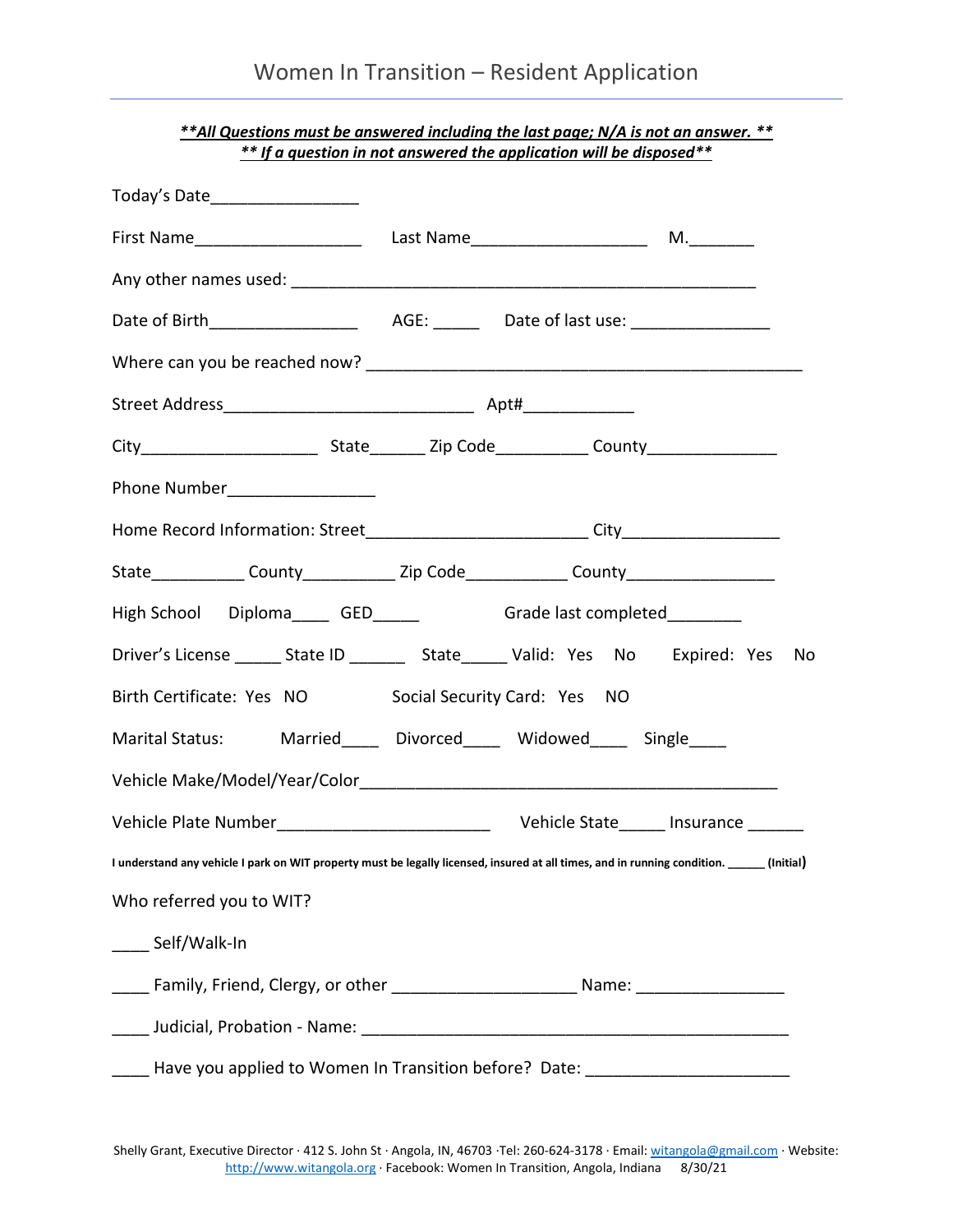# Women In Transition – Resident Application

| Work History: What type of work have you done or currently do?                                                                                                                                                                                                                                 |  |  |
|------------------------------------------------------------------------------------------------------------------------------------------------------------------------------------------------------------------------------------------------------------------------------------------------|--|--|
| <b>Use History:</b>                                                                                                                                                                                                                                                                            |  |  |
|                                                                                                                                                                                                                                                                                                |  |  |
| Do you think your history of drug and/or alcohol use is a problem? Yes____ No____                                                                                                                                                                                                              |  |  |
|                                                                                                                                                                                                                                                                                                |  |  |
|                                                                                                                                                                                                                                                                                                |  |  |
| At what age did you first use? _______________ What situations cause you to use?<br><u> 1989 - Johann John Stone, mars eta biztanleria (h. 1989).</u>                                                                                                                                          |  |  |
|                                                                                                                                                                                                                                                                                                |  |  |
| Have you ever been in a treatment setting for drug and/or alcohol abuse? Yes____ No___                                                                                                                                                                                                         |  |  |
|                                                                                                                                                                                                                                                                                                |  |  |
| Is treatment mandated by the legal system? Yes______ No_____<br>If yes, by whom? The same state of the state of the state of the state of the state of the state of the state of the state of the state of the state of the state of the state of the state of the state of the state of the s |  |  |
| Are you part of a drug court program; where:                                                                                                                                                                                                                                                   |  |  |
|                                                                                                                                                                                                                                                                                                |  |  |

Shelly Grant, Executive Director ∙ 412 S. John St ∙ Angola, IN, 46703 ∙Tel: 260-624-3178 ∙ Email[: witangola@gmail.com](mailto:witangola@gmail.com) ∙ Website: [http://www.witangola.org](http://www.witangola.org/) ∙ Facebook: Women In Transition, Angola, Indiana 8/30/21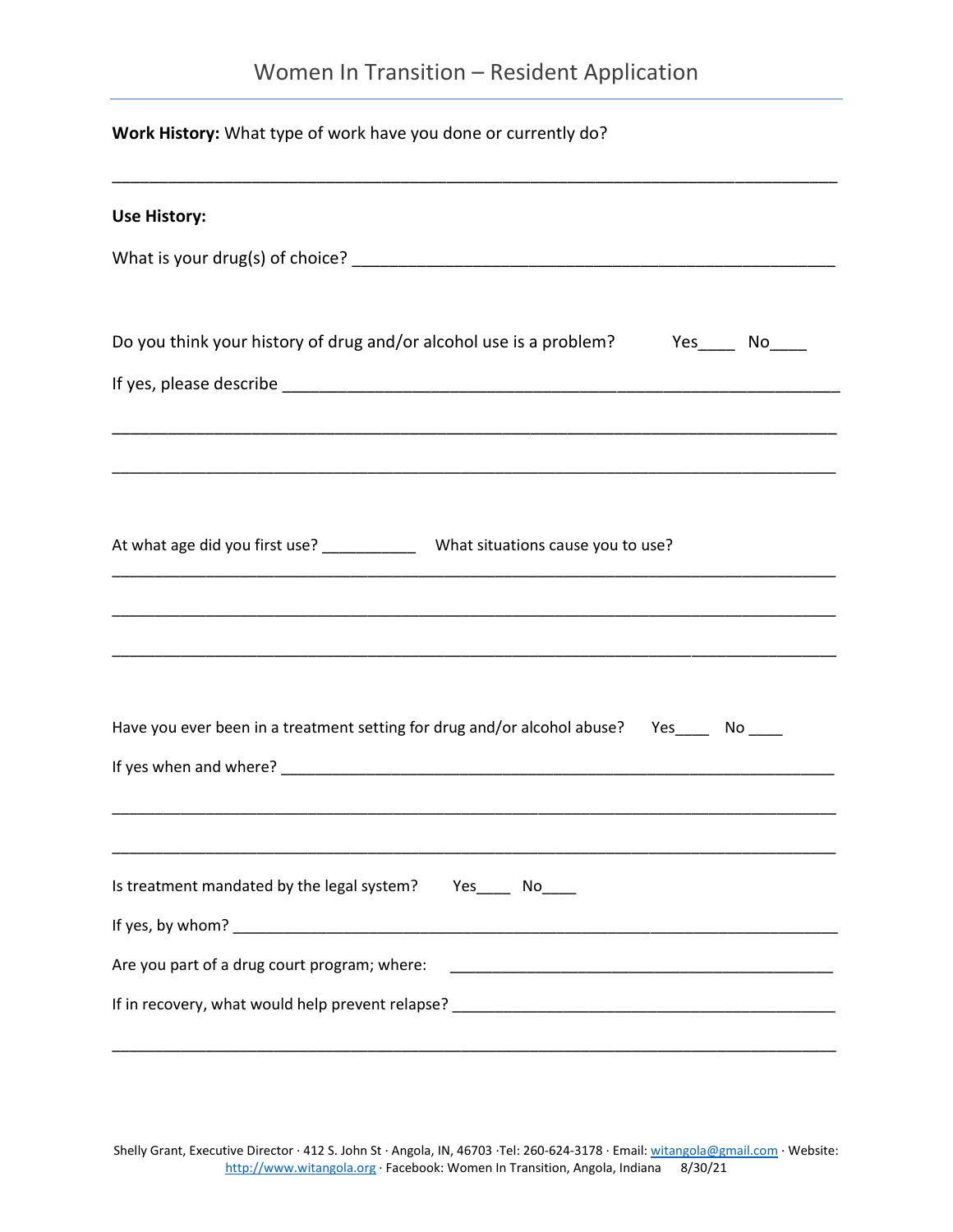## Women In Transition – Resident Application

#### **Family History**

Has anyone else in your immediate family ever had problems caused by alcohol/drug abuse?

| Yes No If yes who and what for?                                                                                                                                                                                                                                                                                                                                                                                                                                                             |                                                                                           |
|---------------------------------------------------------------------------------------------------------------------------------------------------------------------------------------------------------------------------------------------------------------------------------------------------------------------------------------------------------------------------------------------------------------------------------------------------------------------------------------------|-------------------------------------------------------------------------------------------|
| Have you ever overdosed? Yes_____ No____ If yes, how many times: ___________________________________                                                                                                                                                                                                                                                                                                                                                                                        |                                                                                           |
| <b>Current Presenting Problem(s)</b>                                                                                                                                                                                                                                                                                                                                                                                                                                                        |                                                                                           |
| ____ Depression _____ Mood Instability _____ Relationship Issues_____ Anxiety ______ Sexual Assault                                                                                                                                                                                                                                                                                                                                                                                         |                                                                                           |
| ___ Family Issues _____ Trauma ______ Sexuality/Sexual Identity _____ Disordered eating/Body Image                                                                                                                                                                                                                                                                                                                                                                                          |                                                                                           |
| Grief/Bereavement ______ Substance Use ______ ADHD/Learning Disorders_____ Psychoses/Delusions                                                                                                                                                                                                                                                                                                                                                                                              |                                                                                           |
| ___Bi-Polar _____Schizophrenic ____Major Depression ____Suicidal Past or Present                                                                                                                                                                                                                                                                                                                                                                                                            |                                                                                           |
| If any above are marked, please explain when and where Diagnosed:*Must Answer*<br>List all Current Medications or Medications needed:*Must Answer*                                                                                                                                                                                                                                                                                                                                          |                                                                                           |
| I, 1<br>the best of my knowledge. I understand falsifying any information on this form is grounds for refusal of admittance or termination of<br>residency. I authorize WIT to verify any or all of the information. I also understand that if accepted that rent is due in advance and is<br>nonrefundable. I understand that my rent is a legal debt and if I fail to pay, WIT will use legal means available to collect and, in such case, I<br>will be liable for all collection costs. | <b>EXECUTE:</b> (Print) certify that all the information that I have given is accurate to |
| Signature                                                                                                                                                                                                                                                                                                                                                                                                                                                                                   | Date                                                                                      |